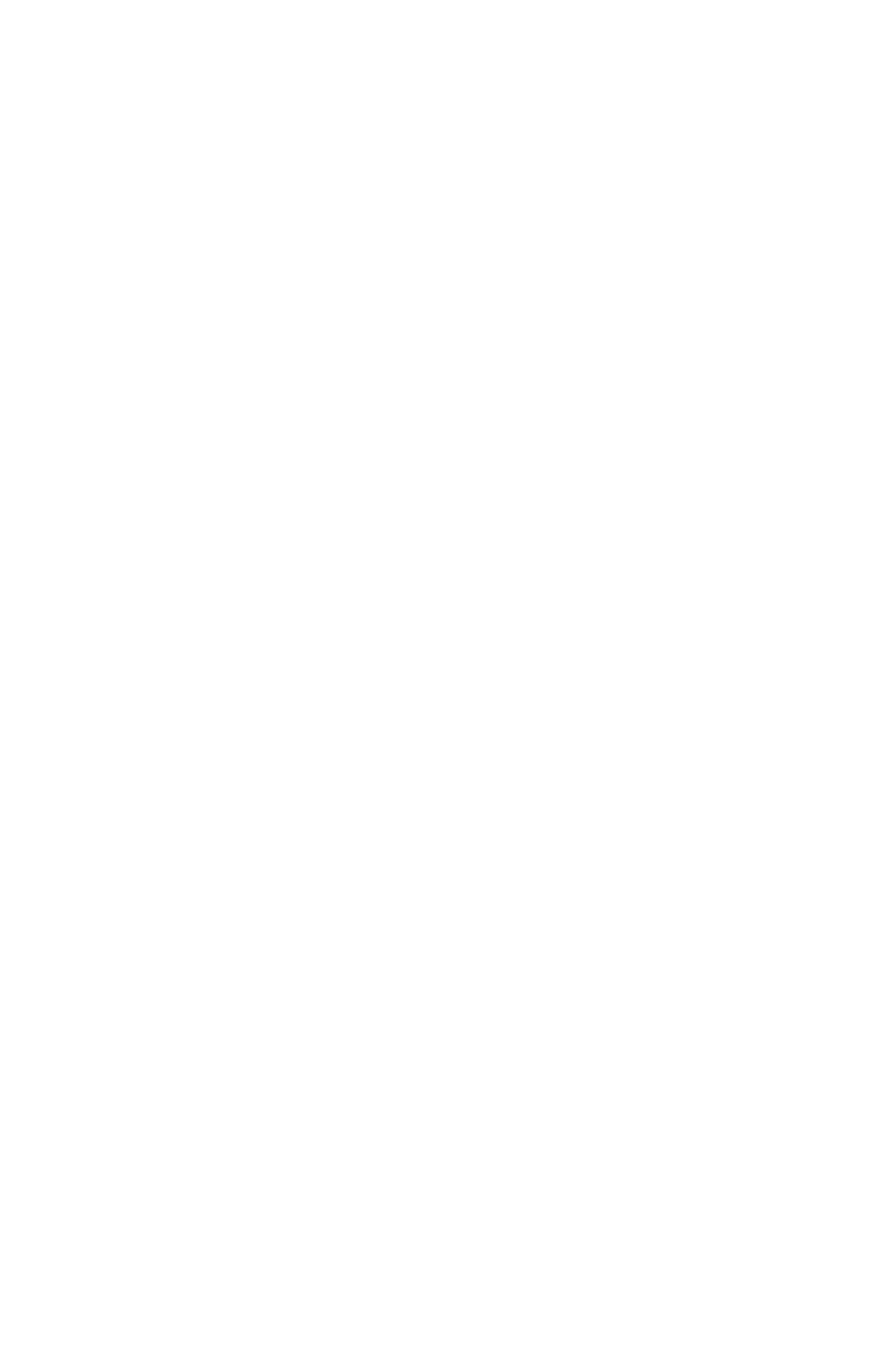# About Connecticut Summerfest

#### **Our Mission**

Connecticut Summerfest brings together talented emerging composers with some of the country's most inventive chamber music ensembles for a week-long festival of artistic exchange culminating in nine world premieres. The festival provides the Greater Hartford community with contemporary music concerts of the highest caliber through a nightly concert series featuring three ensembles-in-residence and brand-new pieces written by festival composition students. Connecticut Summerfest is proud to amplify voices of composers from historically underrepresented groups, specifically gender diverse composers and composers of color, through our Composition Program and concert programming.

*Connecticut Summerfest, Inc. is a 501(c)(3) nonprofit organization. All donations are tax deductible.*

#### **We Proudly Present Our 2022 Season:**

#### **Ensembles-in-Residence**

Del Sol Quartet Haven Trio NorthStar Duo

#### **Composition Faculty**

Robert Carl | The Hartt School, University of Hartford Du Yun | Peabody Institute, Johns Hopkins University Gilda Lyons | The Hartt School, University of Hartford Evan Williams | Berklee College of Music

#### **Festival Composers**

Kay Cypret Evan Fontaine Matthew Lam Janay Maisano Jeremy Makkonen Dale Osterman Sylvia Niemann Cole Reyes Kento Stratford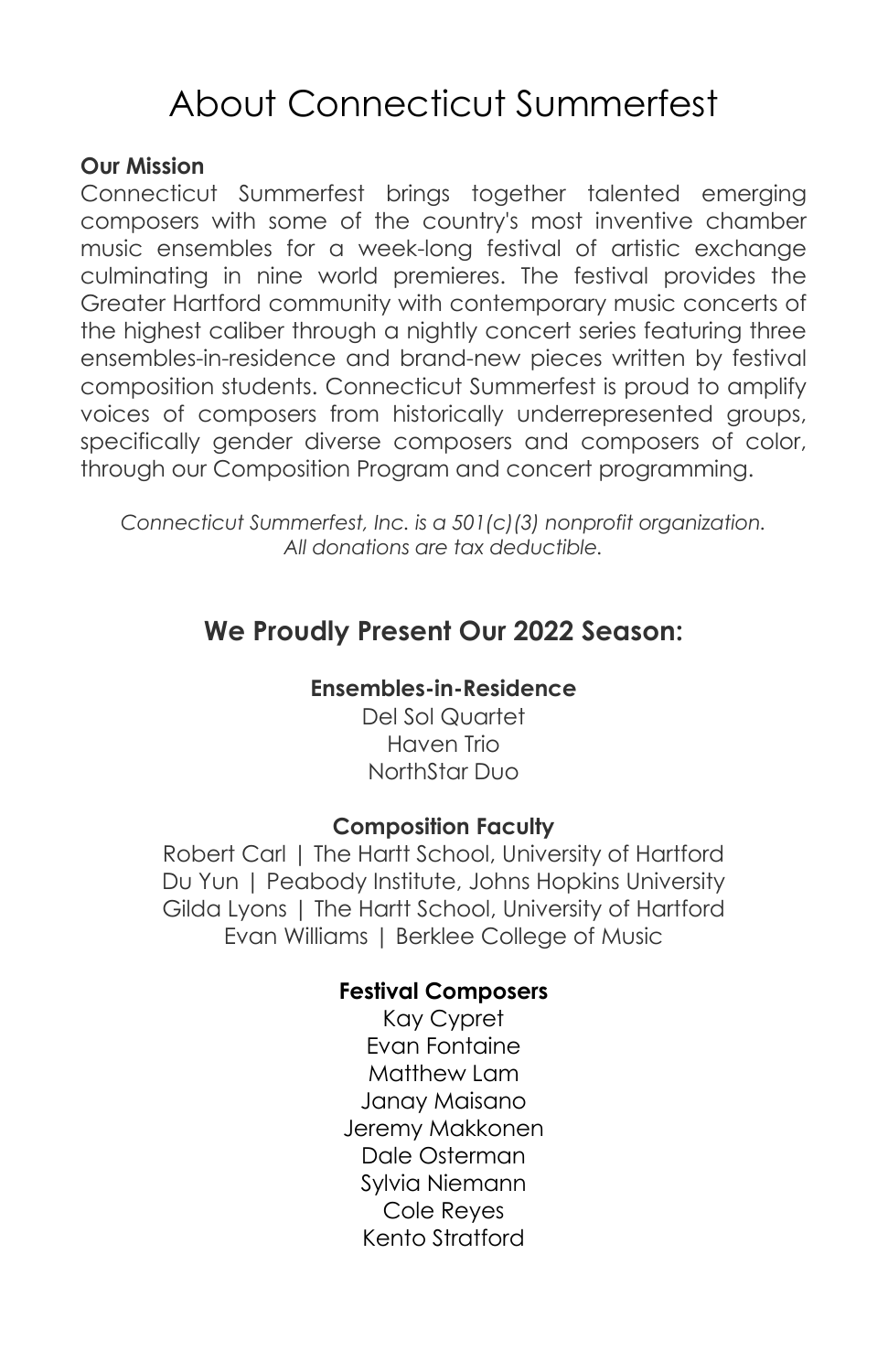# A Note from the Directors

Thank you for joining us for Connecticut Summerfest's seventh season! We are thrilled to see everyone in person at our concert series for the first time since 2019; we are so grateful that you are here.

The support of our donors, partners, and new music advocates is crucial in helping us provide deeply enriching artistic experiences to our festival composition students and audiences. We would like to take a moment to thank everyone who has contributed to Connecticut Summerfest through their monetary gifts, donations of goods and services, and volunteering. With your help, we bring forth the work of a diverse range of talented emerging composers and innovative chamber music ensembles.

By the end of our 2022 season, Connecticut Summerfest will have engaged 19 composition faculty, presented 15 chamber music ensembles, and premiered over 62 new works. In 2021, we garnered 692 concert series views, which, with your support, will grow *and* include our in-person audience this season. Additionally, Connecticut Summerfest received 106 applications to its 2022 Composition Program. Nine composers from this pool were selected as our extraordinary 2022 festival composers whose new pieces you'll experience at our Evening of Premieres concert!

Connecticut Summerfest is proud to serve the Greater Hartford community through outstanding artistry in our nightly concert series. When you enjoy something that you hear, we encourage you to speak to the performers and composers after the concert! Be sure to check out their websites, find them on social media, and tell your friends and family all about them. We are proud to be a formative step in the careers of many emerging composers and ensembles, and we aspire to continue our work in uniting artists to collaborate in West Hartford, Connecticut.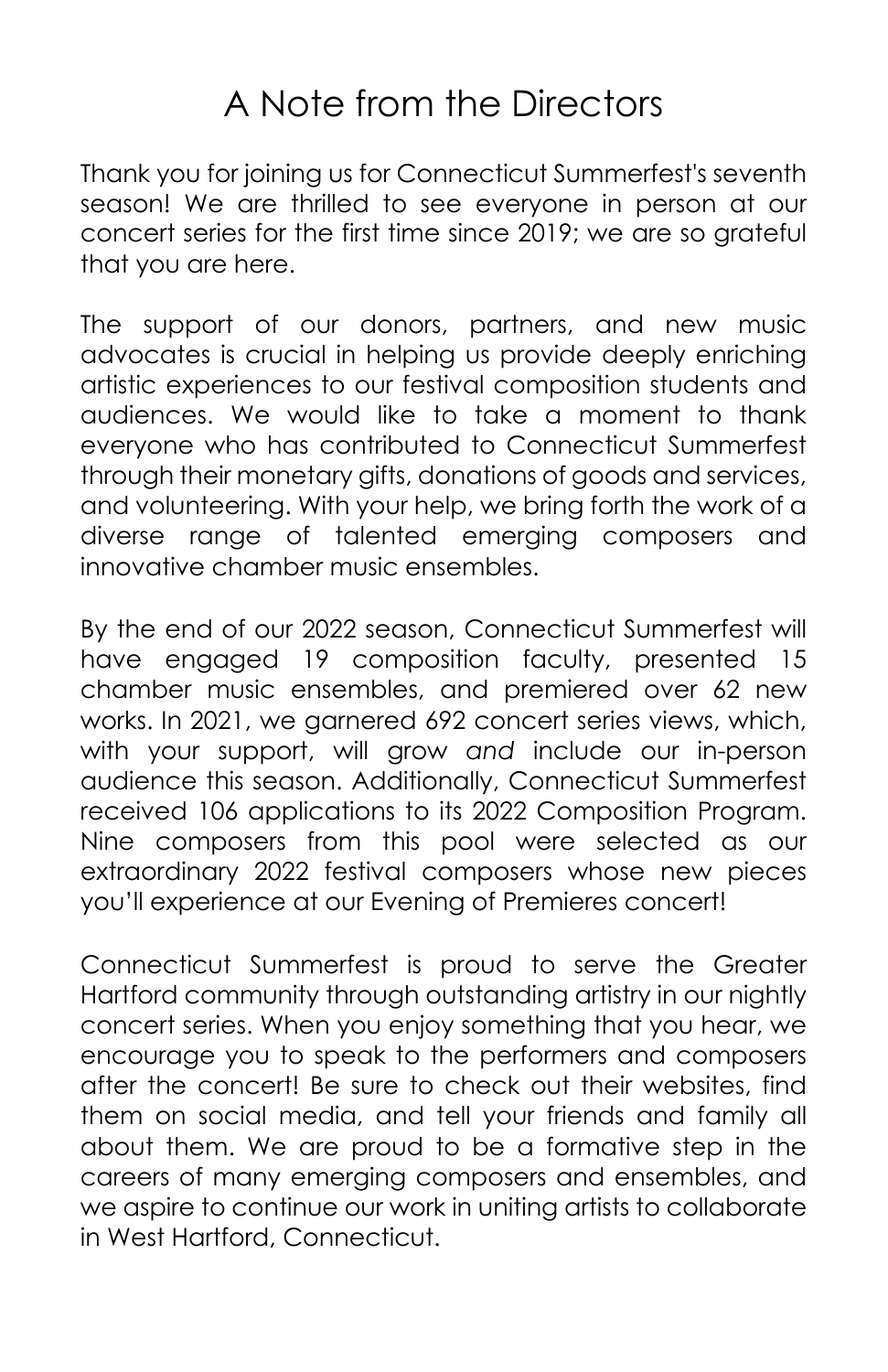While the arts were heavily impacted by COVID-19, now more than ever, we believe they have the power to uplift and inspire. Your support of Connecticut Summerfest makes a difference in the lives and careers of contemporary musicians and aids in the creation of new art.

We thank you for joining us this evening and on this sevenyear musical journey. And now, please enjoy the music!

 $\omega$ 

**Aaron N. Price** Artistic Director

Sincerely,

Ide Hello

**Gala Flagello** Festival Director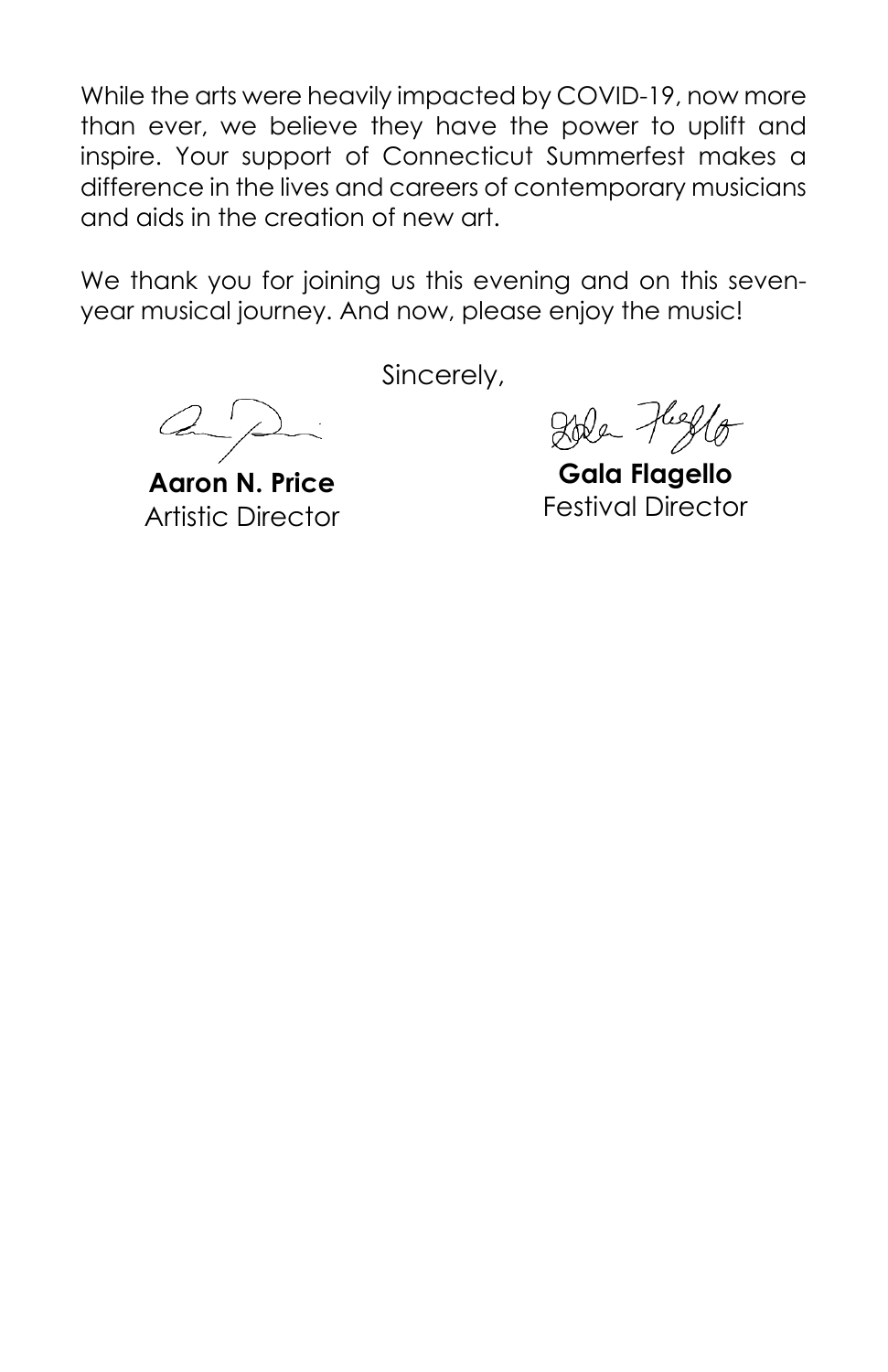*Artist Residency Showcase*

# Haven Trio

Friday, June 10, 2022 | 8:00 PM | Berkman Recital Hall

Lindsay Kesselman, soprano Kimberly Cole Luevano, clarinet Midori Koga, piano

**Hardwired for Optimism** (2021) Roshanne Etezady (b. 1973) Hardwired for Optimism

In Montsouris Park Caroline Pettit Pinet (text)

**Home is Minor Sixths IVette Herryman Rodriguez (The Passing Seagull)** (2022) (b. 1982)

**To My Own Heart** (2021) Amy Beth Kirsten (b. 1972) (who refuses to come home Estefania Mitre (text) from Brooklyn)

**Three Portraits** (2015) Kieren MacMillan (b. 1969) Speech From A Novella **Dana Gioia** (text) Photograph of My Mother As A Young Girl The Country Wife

**Hardwired for Optimism** (2021) Roshanne Etezady (b. 1973) Right/Rite of Spring

Six Women Laughing Caroline Pettit Pinet (text)

**Shell and Wing** (2019) David Biedenbender (b. 1984) Shell Robert Fanning (text)

Wing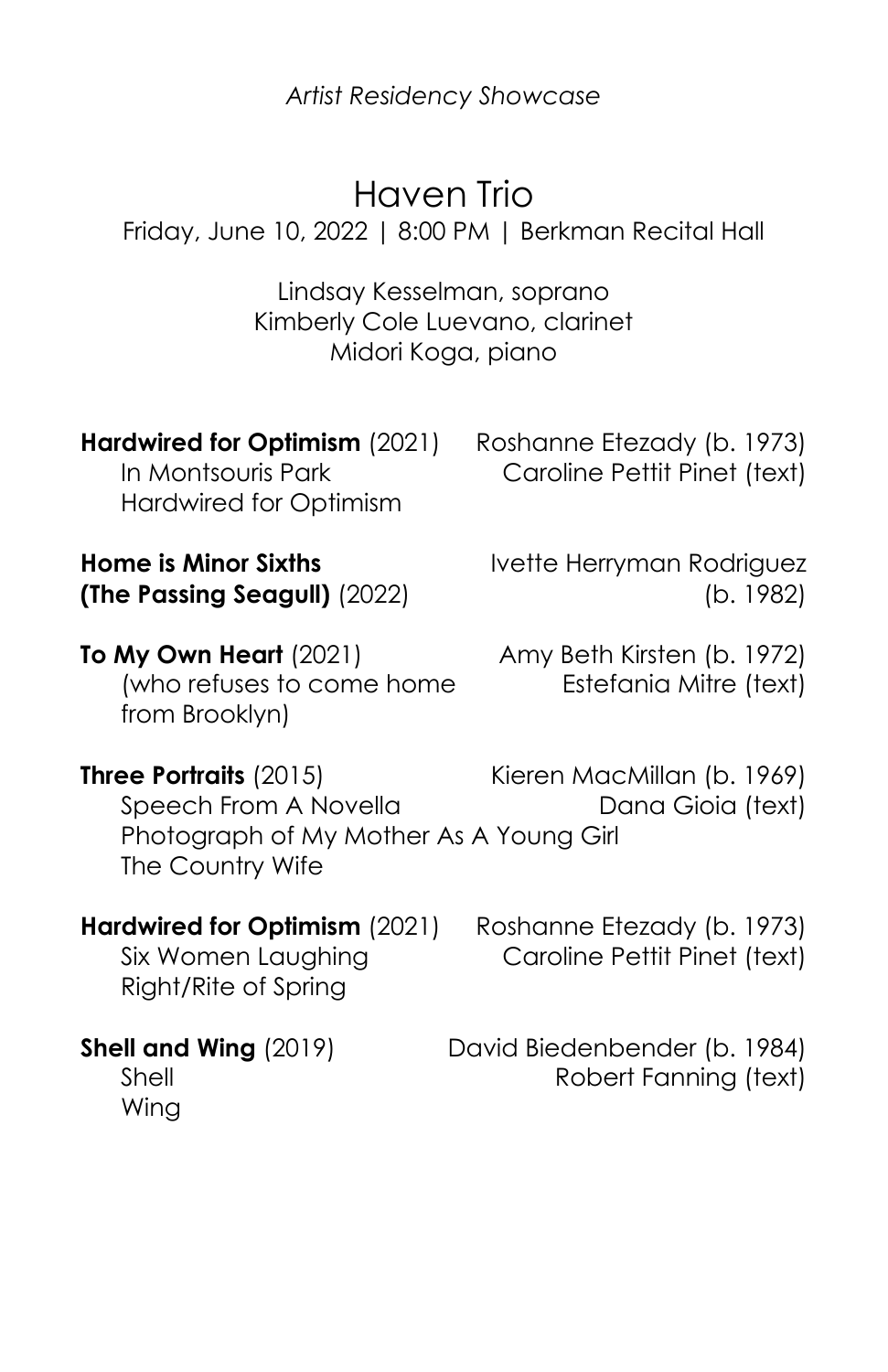### About Haven Trio

Well-established solo artists soprano Lindsay Kesselman, clarinetist Kimberly Cole Luevano, and pianist Midori Koga joined as HAVEN in 2011 around performances of Abbie Betinis' hauntingly beautiful song cycle *Nattsanger*. The group released its first album, *Bright Angel*, on Fleur de Son, Ltd. in 2013 to critical acclaim: "...amazingly performed works...performances are exquisite as it their ensemble chemistry." (Sequenza 21) The trio subsequently released *Atonement* in 2015 and *TWINGE* in 2019.

Now in its 10th season as a trio, HAVEN is a 2021 recipient of both a Barlow Endowment for Music Composition award with composer David Biedenbender, and also a 2021 Chamber Music America Classical Commissioning Grant with composer Ivette Herryman Rodriguez. This season, HAVEN will premiere a new piece, *Hardwired for Optimism* by Roshanne Etezady and also new arrangements of David Biedenbender's *Shell and Wing* and Amy Beth Kirsten's *to my own heart* in several performances across the United States.

In 2016-17 HAVEN premiered and toured Jon Magnussen's *TWINGE*, made possible by a 2015 Chamber Music America Classical Commissioning Grant. This work is based on Pulitzer Prize winer Barry Bearak's "The Day the Sea Came," the Nov. 27, 2005 New York Times Magazine cover story which tells the story of six who survived the 2004 tsunami which devastated much of Indonesia. HAVEN also received a 2015 Ontario Arts Council grant to partner with composer Kieren MacMillan and poet Dana Gioia for the premiere of *Three Portraits*, which premiered in Toronto.

HAVEN has ongoing relationships with such composers as Kieren MacMillan, Evan Chambers, Abbie Betinis, Lee Kesselman, and Roshanne Etezady and loves to give new works a life beyond their premiere. The group regularly tours across North America, and believes in the exploration of multi-dimensional performances in which the audience is fully embraced and invited into the heart of the experience.

Whether it is within a living room, an art gallery, or a concert hall, HAVEN seeks to invite audiences to engage with the intimate and powerful world of contemporary music-making so that all might emerge open to new possibilities, connected to each other, and transformed for the wider world. More information can be found at www.haventrio.com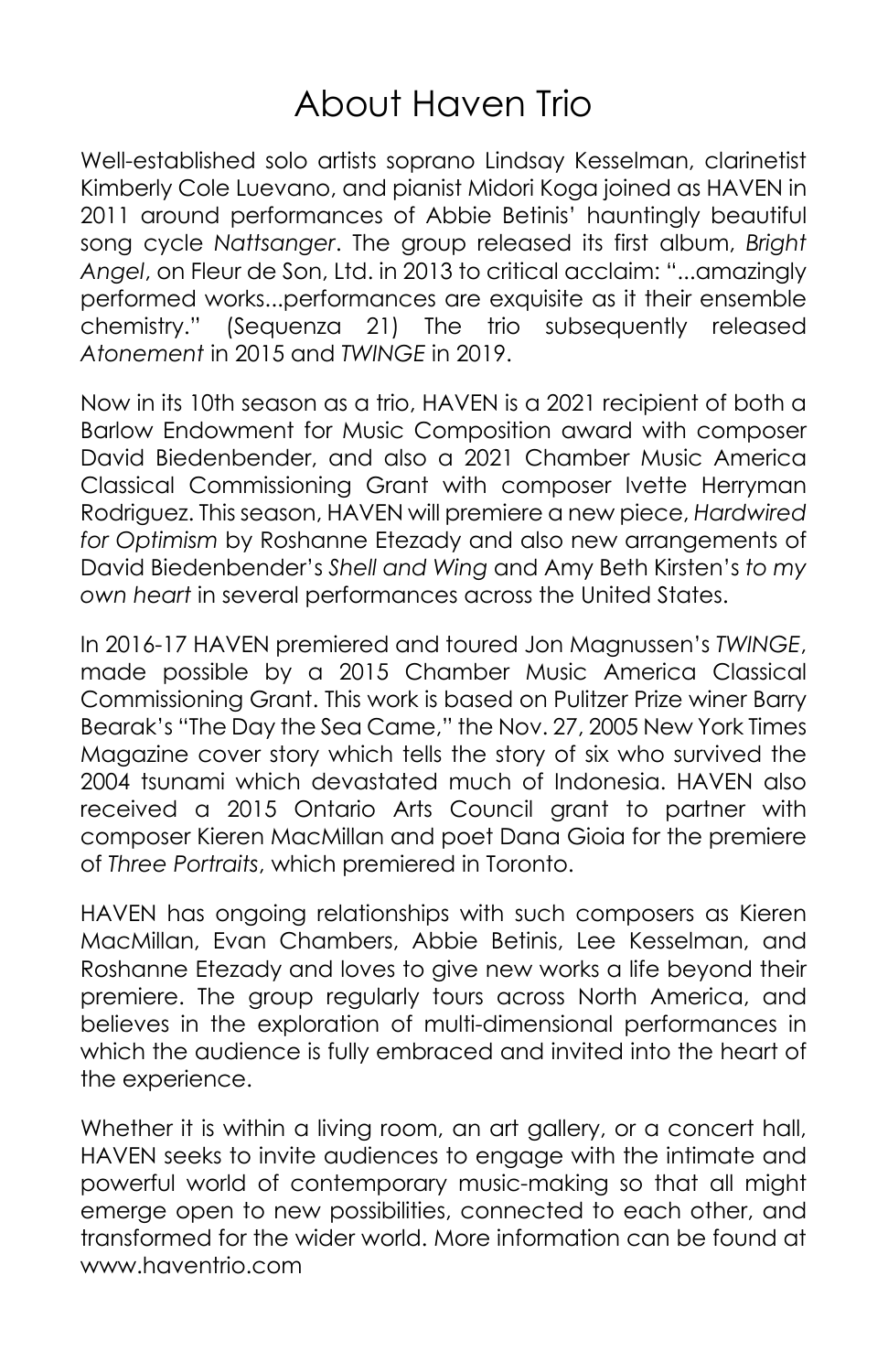*Artist Residency Showcase*

# Del Sol Quartet

Saturday, June 11, 2022 | 8:00 PM | Berkman Recital Hall

Sam Weiser, violin Benjamin Kreith, violin Charlton Lee, viola Kathryn Bates, cello

**Spasm** Vijay Iyer (b.1971)

**A Song About Unity** Andrew Rodriguez (b. 1989)

**Tattooed in Snow** Du Yun (b. 1977)

*Intermission*

**A Dust in Time** Huang Ruo (b. 1976)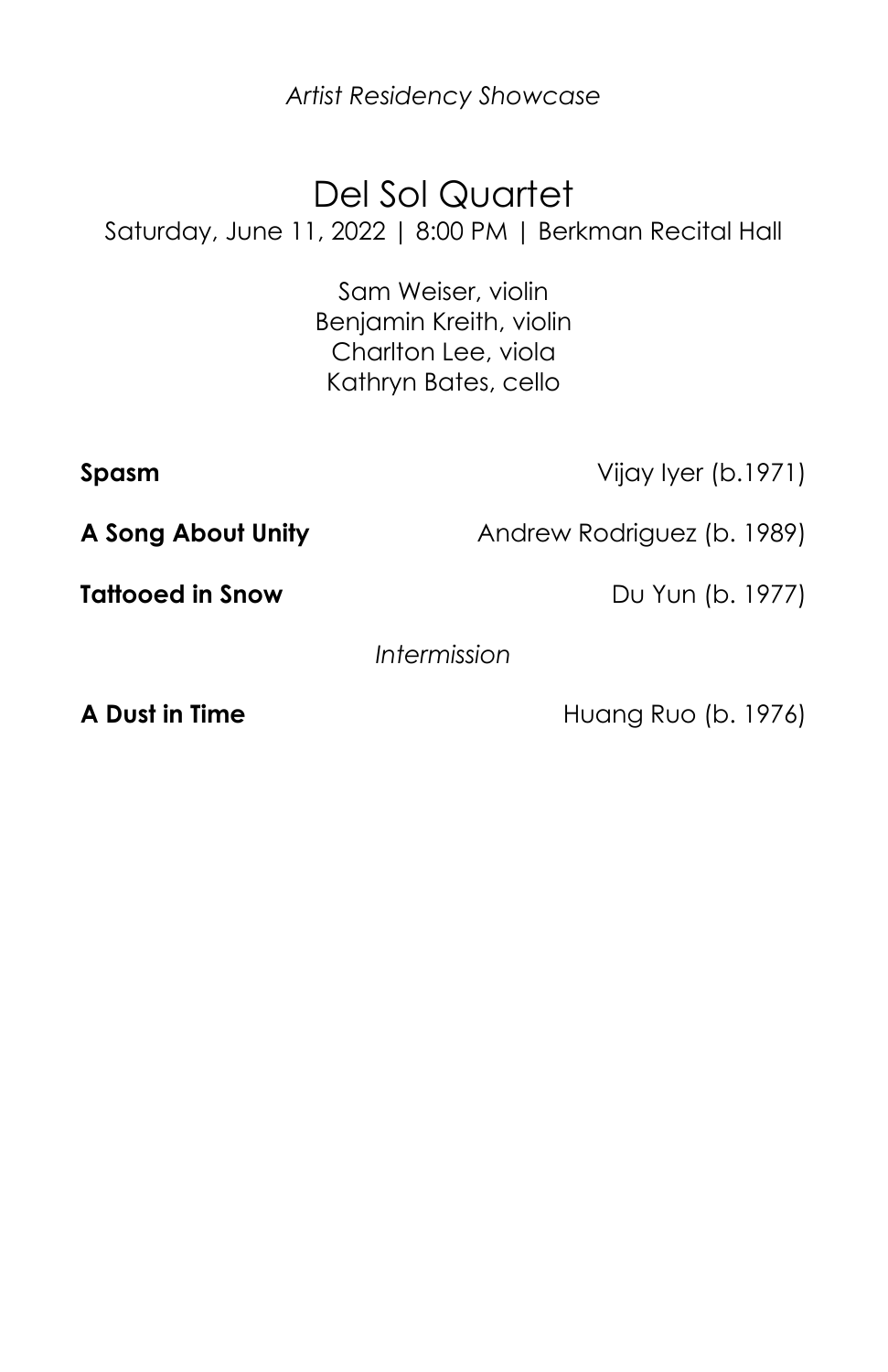### About Del Sol Quartet

Fascinated by the feedback loop between social change, technology, and artistic innovation, the San Francisco-based Del Sol Quartet is a leading force in 21st-century chamber music. They believe that live music can, and should, happen anywhere – whether introducing Ben Johnston's microtonal Americana at the Library of Congress or in a canyon cave, taking Aeryn Santillan's gun-violence memorial to the streets of the Mission District, or collaborating with Huang Ruo and the anonymous Chinese poets who carved their words into the walls of the Angel Island Immigration Station.

Since 1992, Del Sol has commissioned or premiered thousands of works by composers including Terry Riley, Gabriela Lena Frank, Tania León, Frederic Rzewski, Vijay Iyer, Mason Bates, Michael Harrison, Huang Ruo, Pamela Z, Chinary Ung, Chen Yi, Erberk Eryilmaz, Theresa Wong, Reza Vali, and Kui Dong. The quartet regularly works with composers through workshops, universities, as well as Del Sol commissioning and incubator programs. They especially value their ongoing relationship with the Gabriela Lena Frank Creative Academy of Music in Boonville, CA.

Del Sol's eleventh album "A Dust in Time" debuted at #3 on Billboard in October 2021. Called "excavations of beauty from the elemental" (NY Times), this hour-long meditation was released in the form of a coloring book. Their previous album "Kooch-e Khamân" (February 2021) features 7 new works by young Iranian composers and charted #5 on Billboard. In the 2021-2022 season, Del Sol continues its Joy Project, performing outdoor pop-ups around the Bay Area of music written to inspire joy. They also are producing two large projects: "The Angel Island Project," an immigration-themed oratorio by Chinese American composer Huang Ruo, and "Between Worlds of Sound," a collaboration with North Indian musicians Alam Khan & Arjun Verma. In 2021, the quartet were featured artists at the Venice Bienalle's Arts Letter and Numbers Pavilion. They are current artists on the ImmerSphere roster, a groundbreaking platform that produces performances in augmented reality.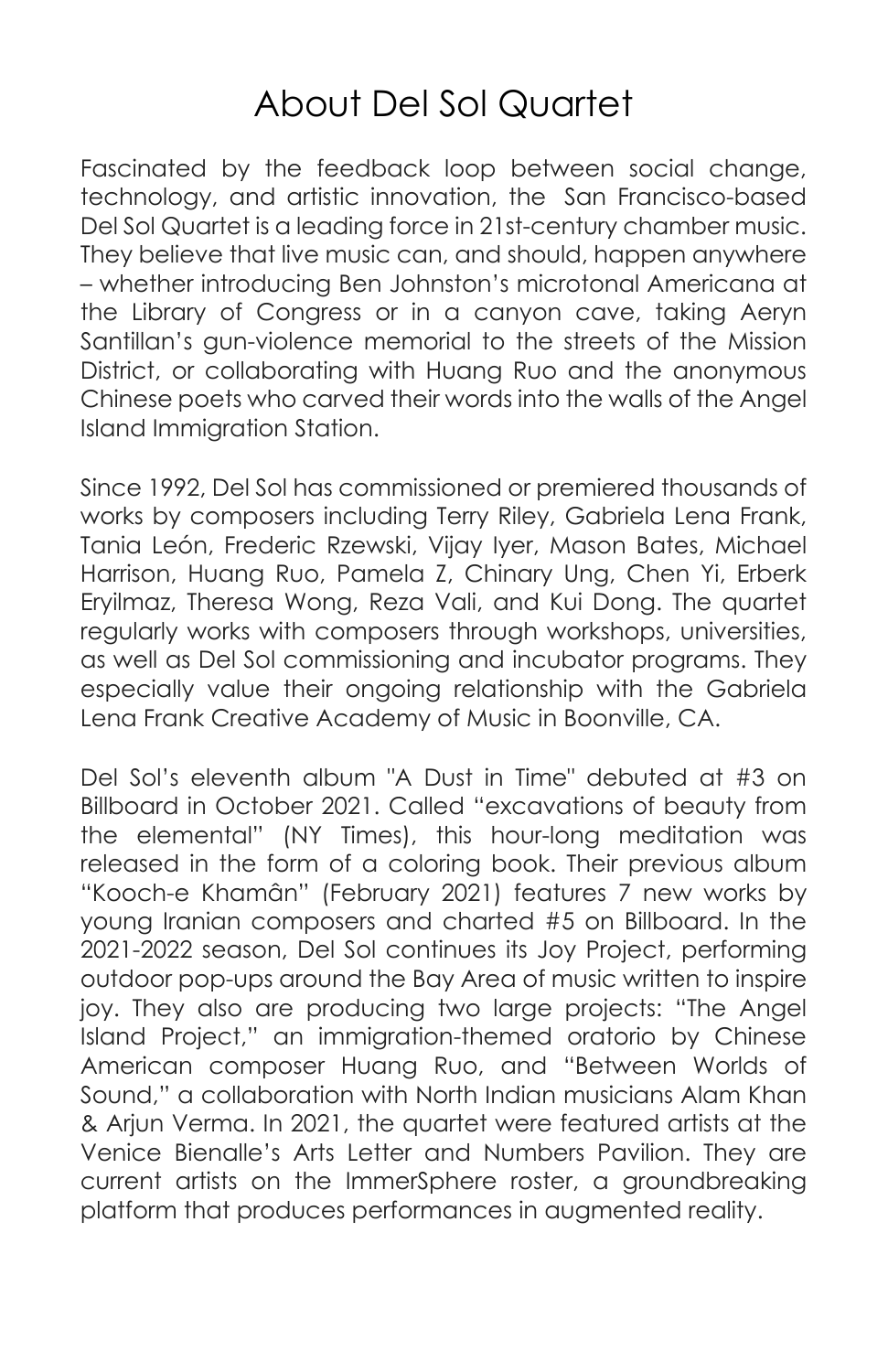*Artist Residency Showcase*

#### NorthStar Duo

Sunday, June 12, 2022 | 4:00 PM | Berkman Recital Hall

Adrienne Baker, flute Seychelle Dunn-Corbin, saxophone

| I Tiptoe On The Heights      | Elle Leigh Harris (b. 1988) |
|------------------------------|-----------------------------|
| <b>Invisible Rivers</b>      | Melika Fitzhugh (b. 1972)   |
| I Remember                   | Nicole DeMaio (b. 1991)     |
| <b>Reverse Metamorphosis</b> | Missy Alvarez (b.1999)      |
| The Sky is Green             | Eliza Gelinas (b. 1997)     |
|                              |                             |

*Break*

| Save One Life, You Save The World Entire                                                                                                               | Aaron Jay Myers<br>(b.1979)    |
|--------------------------------------------------------------------------------------------------------------------------------------------------------|--------------------------------|
| <b>Spiritual for Wind Duo</b><br>Lift Ev'ry Voice and Sing<br>Wade In The Water<br>We Shall Not Be Moved<br>Deep River<br>Ev'ry Time I Feel The Spirit | arr. Anthony R. Green (b.1984) |
| <b>My Cherie Amor</b>                                                                                                                                  | arr. Adrienne Baker (b.1981)   |
| Opal's Boogie                                                                                                                                          | Adrienne Baker                 |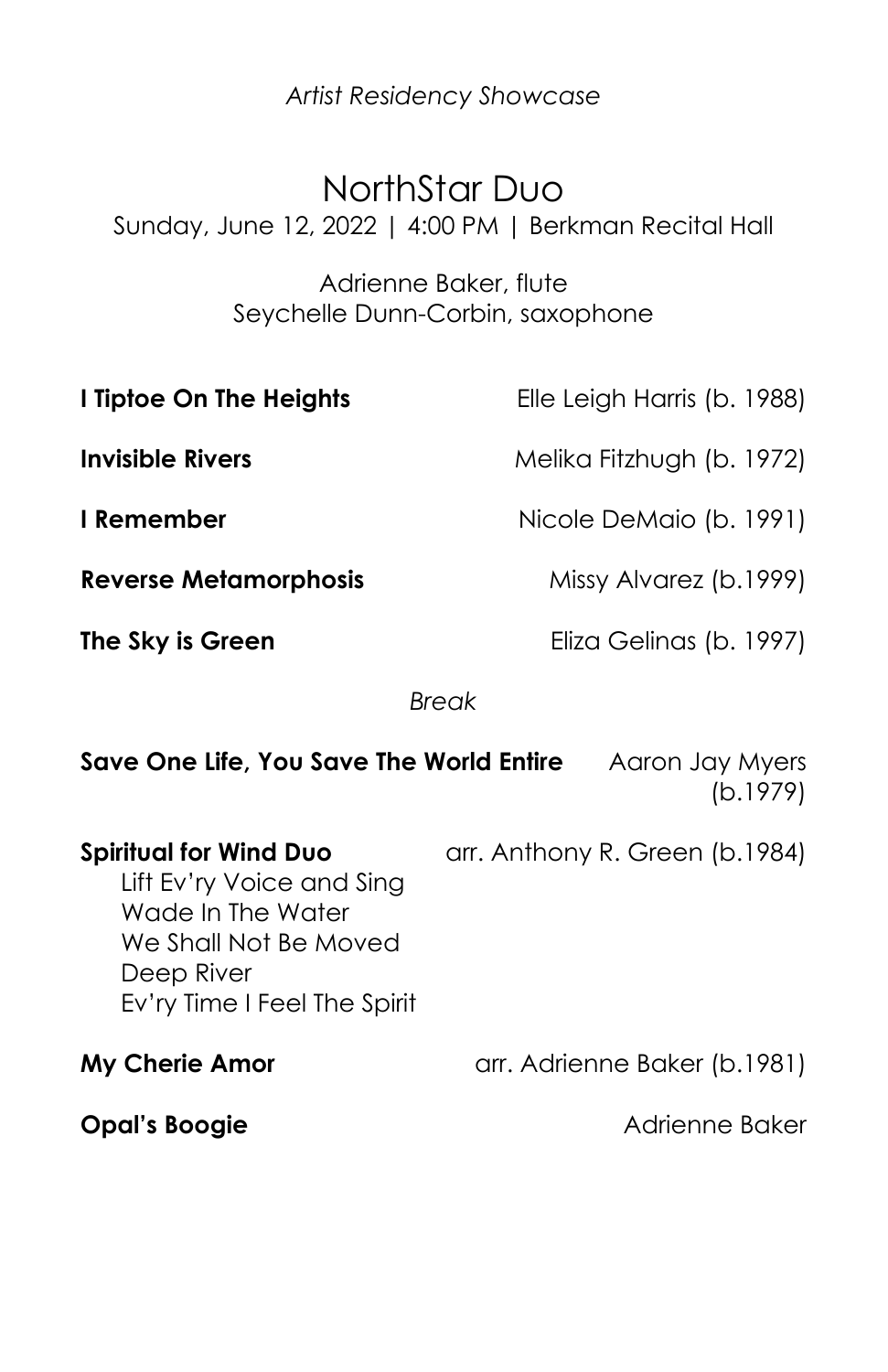### About NorthStar Duo

Saxophonist Seychelle Dunn-Corbin and Flutist Adrienne Baker came together in February 2016, both passionate about works for winds and their accessibility to audiences and musicians alike. Through research, transcription and commission, they have exposed audiences to America's diverse legacy, whether it be cutting new contemporary music, championing the works by women or works by people of color.

Since their beginnings in the Greater Boston Area, NorthStar Duo has worked to expand the repertoire of their unorthodox instrumentation, showcasing the artistic and expressive capabilities of woodwind instruments. NorthStar Duo has given concerts in Delaware, Maryland, New Jersey, New York in addition to the Boston Sculptors Gallery, The Boston Copley Library in the Courtyard, as well as the group's alma mater Longy School of Music. Through commission and call for scores, they have premiered works written specifically for them and their instrumentation, including Spirituals for Wind Duo by Anthony R. Green, Save One Life, You Save the World Entire by Aaron Jay Myers, and The Sky Is Green by Eliza Gelinas.

Believing in community and holding space, this past year saw the first year of their podcast "NorthStar Duo and Keeping Score", a monthly podcast where they discuss current and historical contributions of musicians of color to the western canon of historic and traditional performance. Guests have included educator and administrator Jammie Phillips, Grammy Nominated flutist Kim Scott, and Educator and entrepreneur Alissa Gittens.

Future projects will include more commissions for their unorthodox, yet groovy, pairing as they continue to explore the full breadth of possibilities for their instruments. To learn more about NorthStar Duo, or to work with us, please contact us at northstarduo@gmail.com.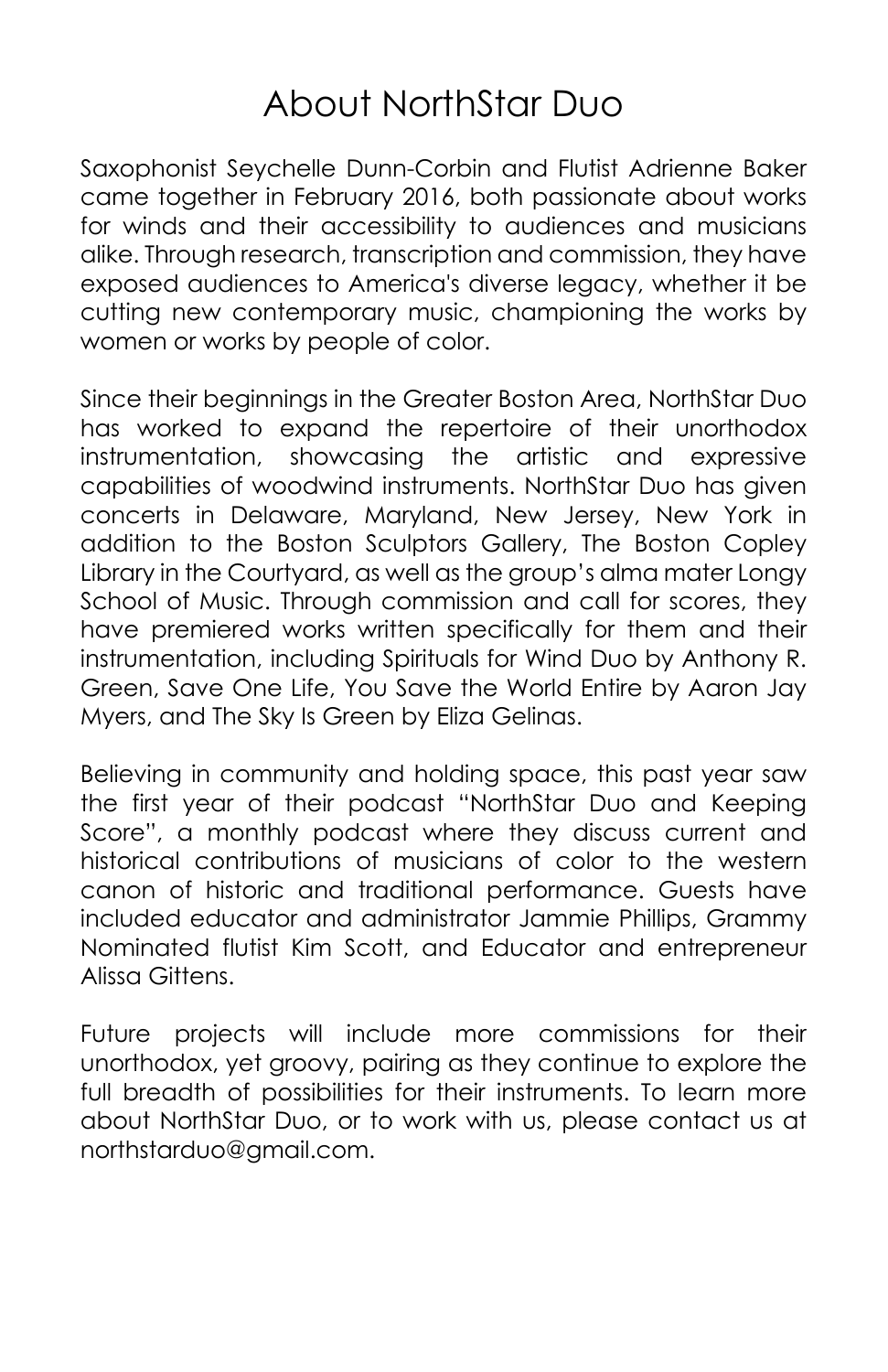*New Works Concert*

#### Evening of Premieres

Tuesday, June 14, 2022 | 8:00 PM | Berkman Recital Hall

*All the pieces on this evening's program were composed specifically for Connecticut Summerfest 2022! Festival composers have collaborated with NorthStar Duo, Del Sol Quartet, and Haven Trio in preparation for these exciting premieres.*

| Nocturnal Sketches<br><b>Burrowing Owl</b><br>Snowy Owl<br>Owl of Athena                                                 | NorthStar Duo   | Kay Cypret                                 |
|--------------------------------------------------------------------------------------------------------------------------|-----------------|--------------------------------------------|
| Seasons in the Garden                                                                                                    |                 | Janay Maisano                              |
| <b>Triptych</b>                                                                                                          |                 | Jeremy Makkonen                            |
| In Extremis<br><b>Meditations</b><br><b>Woven Linens and Tattered Wool</b>                                               | Del Sol Quartet | Matthew Lam<br>Dale Osterman<br>Cole Reyes |
| Owl                                                                                                                      | Haven Trio      | <b>Evan Fontaine</b>                       |
| The Spirits and Their Fruit                                                                                              |                 | Sylvia Niemann                             |
| Songs from the Attic<br>When I was one-and-twenty<br>J'avais manquée le train<br>Like a Battleship<br>My father is tired |                 | Kento Stratford                            |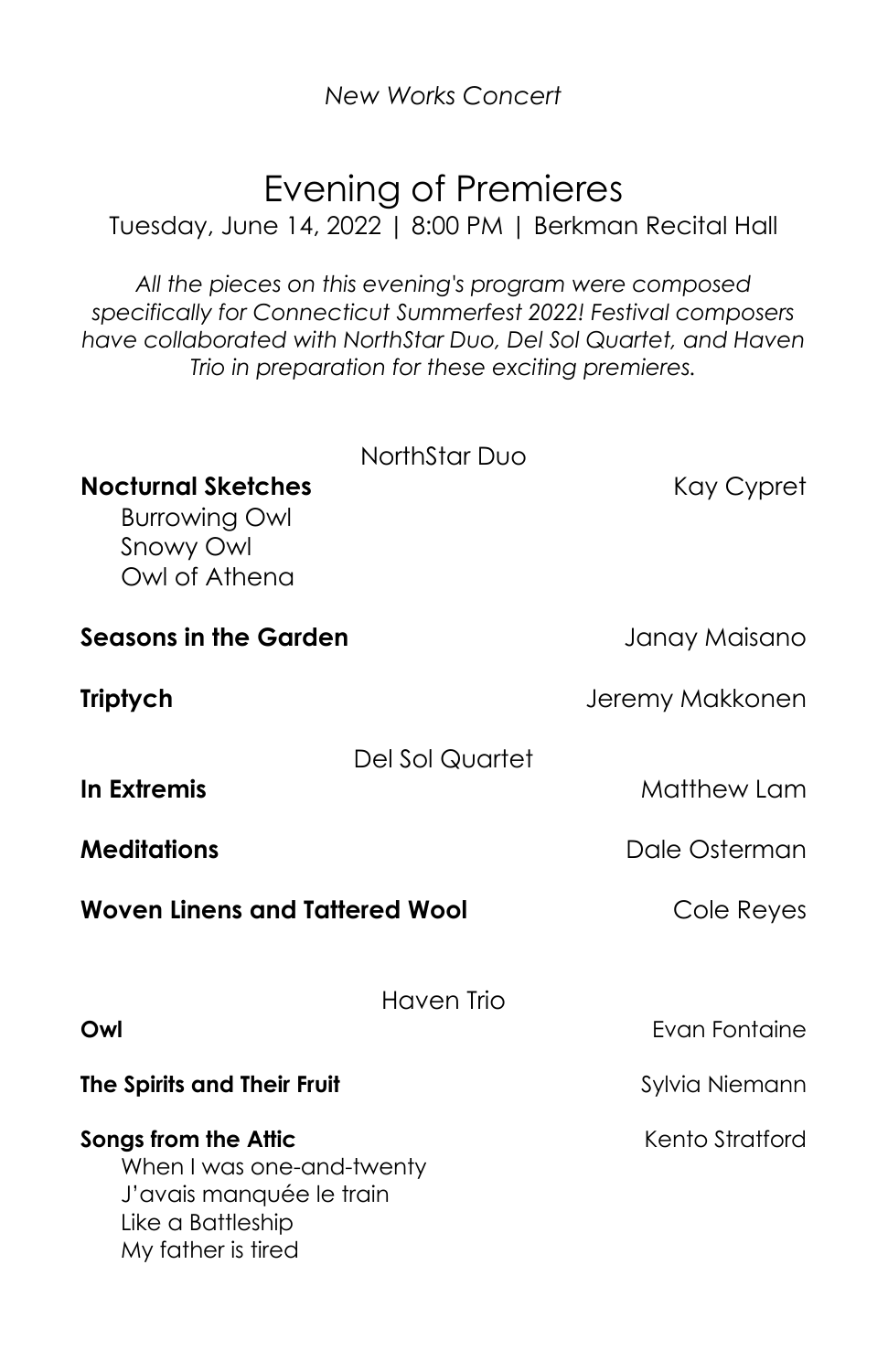# 2022 Festival Composers

**Kay Cypret** is a modern composer. She received her B.A. degree in Music Performance (Euphonium) at Missouri Southern State University and her M.M. degree in Music Composition and Orchestral Conducting from the University of Missouri-Columbia. Kay is currently pursuing a D.A. in Music Composition at the University of Northern Colorado. She has composed numerous pieces for chamber and large ensembles. Kay has written works for the Bearthoven, Missouri New Music Initiative, Stacey Barelos, Golden Spectra, Flutist Camden Sidenstricker, Clarinetist Dr. Cheryl Cifelli, 1000 Words; Music and Poetry inspired by Photo Spiva, the University of Missouri Tuba-Euphonium Ensemble, and various orchestras.

**Evan Fontaine** is a senior at the IU Jacobs School of Music, where he studies composition and visual media scoring. His music draws inspiration from a vast range of styles, namely jazz, folk, and electronic music. He often blurs the boundaries between these styles with non-sequiturs and collage techniques to craft a kaleidoscope of colors, tones, and patterns. He also enjoys exploring irony and satire in his work, as well as the timbral and harmonic possibilities of unusual instrument combinations. These fundamental aesthetic values culminate in a sound that can only be described as whimsical, groovy, absurd, and tastefully scatterbrained.

**Matthew Lam** is an active composer and an enthusiast of contemporary music style. His works were featured in various festivals and events, most notably including soundSCAPE Festival, Toolbox International Creative Academy, and Music from the Heart concerts held by Hong Kong Chinese Orchestra. His works were played and read by various groups, including the Mivos Quartet, Mise-en Ensemble, Cong Quartet, Stellar Trio, Chung Chi Wind Orchestra, and the Hong Kong Chinese Orchestra. Lam earned his bachelor's degree from the Chinese University of Hong Kong. He is now pursuing his master's studies in composition at Bowling Green State University.

**Janay Maisano** is a young composer who recently graduated from the University of Redlands with a Bachelors in Music Composition. She enjoys making all kinds of music and especially enjoys writing scores to enhance other forms of media. Janay is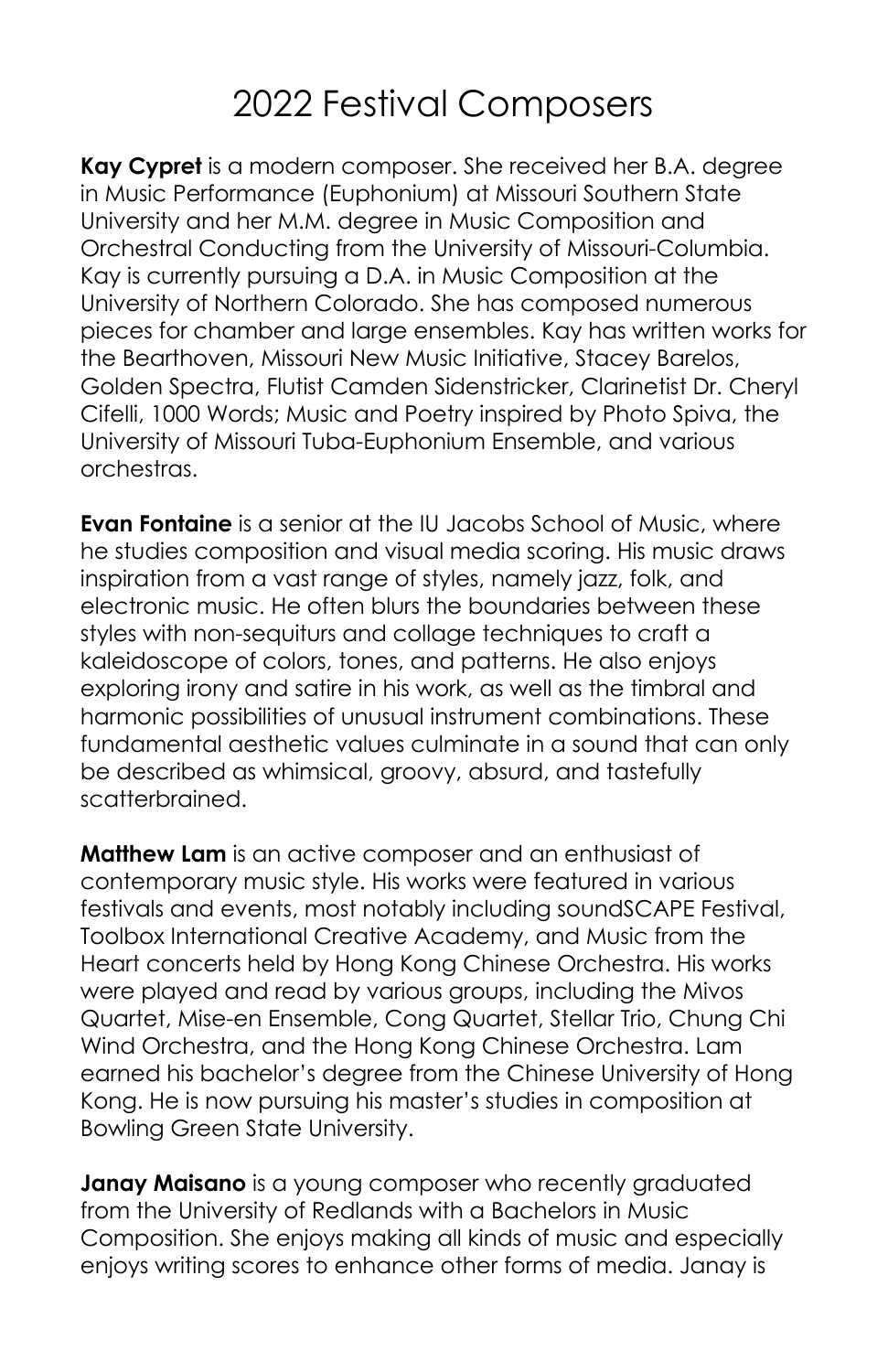also passionate about video games and books that more often than not inspire her work.

**Jeremy Makkonen** (b. January 28, 1998) is a Michigan based composer and flutist. Makkonen's music explores elements of the mystical, the macabre, and the surreal to create an evocative and engaging musical language.

Makkonen has recently collaborated with and has had his music performed and read by the musicians of HUB New Music, the Khemia Ensemble, and the percussionist Simone Beneventi, and has attended the highSCORE Festival and the Composers Retreat with Dr. Chen Yi.

Makkonen has Bachelor's in Music degrees in Composition and in Flute Performance, and is currently pursuing master's degrees in Composition, Flute Performance, and Music Theory.

**Dale Osterman** is a composer from Connecticut interested in creating unique sound worlds and exploring the meaning-making potential of music. As a performer, Dale can be found performing around Northwestern Connecticut as a freelancer as well as in the Torrington Symphony Orchestra as first chair cellist. Dale holds a degree in music production from WCSU and a Master's in composition from the Hartt school. His current realm of interest is recorded sound, and he hopes to begin exploring the album, streaming, and online video formats in the near future. More info about Dale's work can be found at daleosterman.com.

**Sylvia Niemann** is delighted to join Connecticut Summerfest for her first festival as a composer. She collaborated with Momenta Quartet, Hub New Music, Fifth House Ensemble, Yarn|Wire, members of the Binghamton Philharmonic Orchestra, MM in Opera and PhD in Creative Writing students, and the Binghamton University Art Museum. Sylvia studied composition with Daniel Thomas Davis for two years as an undergraduate and one year as a master's student. She participated in Binghamton University's vocal performance program for three years. Sylvia dances in styles including Horton, Luigi Jazz, Flamenco, and West African. She plays piano and violin.

**Cole Reyes** (b. 1998) is a Brooklyn-based composer and conductor originally from the Chicagoland Area. His music is influenced by a modern expression of tonality and post-minimalism and seeks to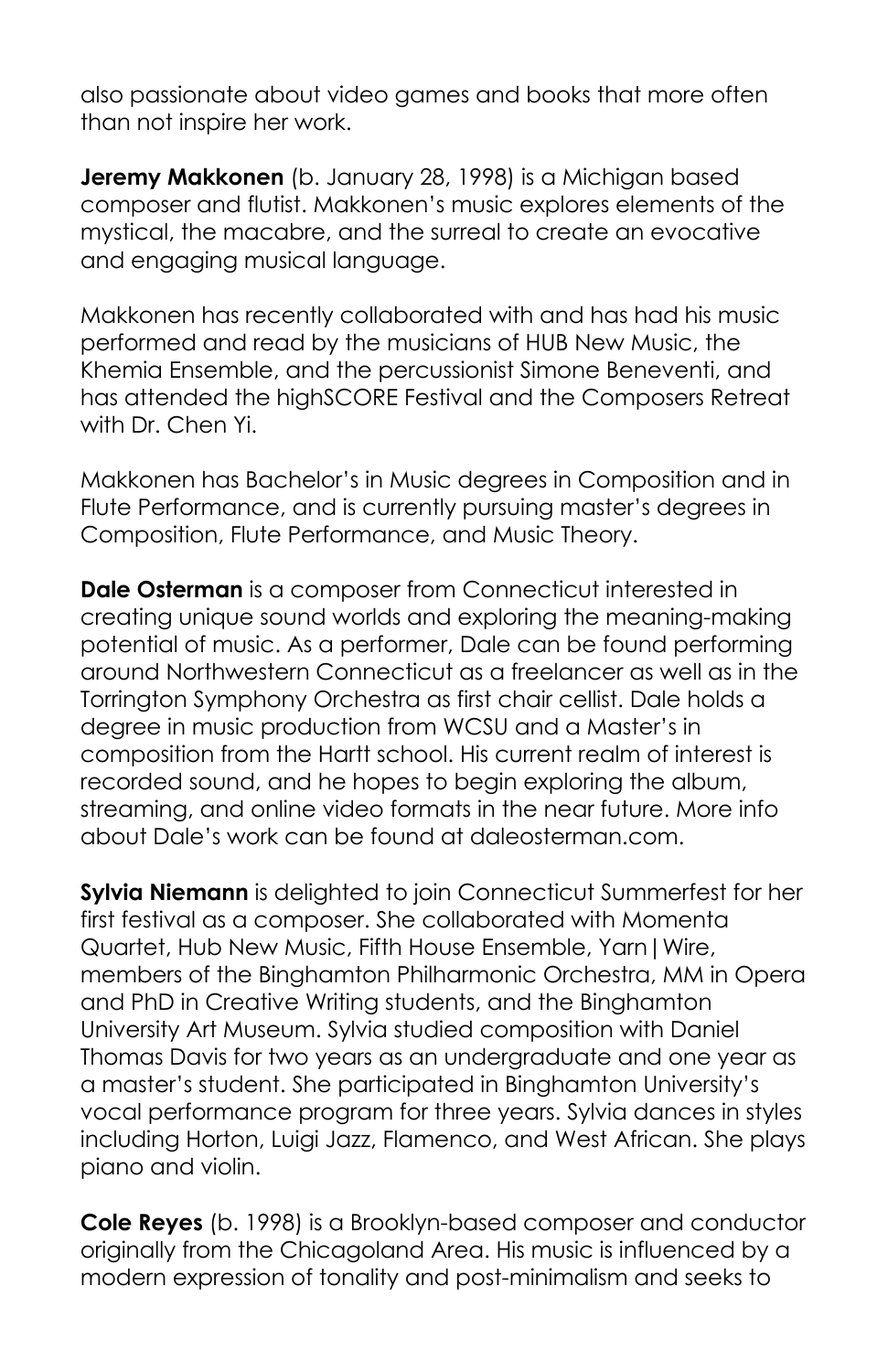create a rich sonic atmosphere for a wide audience. He has collaborated with artists such as the JACK Quartet, Transient Canvas, the Rhythm Method Quartet, Juventas New Music Ensemble, Inversion Da Capo, and Dashon Burton. He holds a Master's Degree from New York University in Concert Music Composition where he studied with Robert Honstein, Michael Gordon, and Julia Wolfe.

Based in Toronto, Canada, **Kento Stratford** is actively engaged in work as a composer, pianist, organist, and music educator. Kento's works have been commissioned and performed throughout North America by a wide variety of ensembles and artists, including most recently, the Amadeus Choir of Greater Toronto, Thorwald Jorgensen, Jamie Jordan, and the Odin String Quartet. In addition to being active as an educator in piano and composition, Kento currently serves as music director and organist at Graceview Presbyterian Church in Etobicoke, Ontario.

#### Festival Staff

**Aaron Nathan Price Antistic Director, Co-Founder Gala Flagello** Festival Director, Co-Founder **Maria Paterno Maria Paterno Development Manager Pete Williams Technology Manager Catherine Moore Media Manager in the Media Manager Maya Johnson** Diversity, Equity, and Inclusion Coordinator **Will Jones** Recording Engineer, Kinsmen Sound Studio **Brandon Keogan** Recording Engineer, Kinsmen Sound Studio **Tobias Haus** Technical Coordinator **Grey Grant Grey Grant Festival Internal According Creative Contract According Festival Internal According Creative Contract According Creative Contract According Creative Contract According Creative Contract According**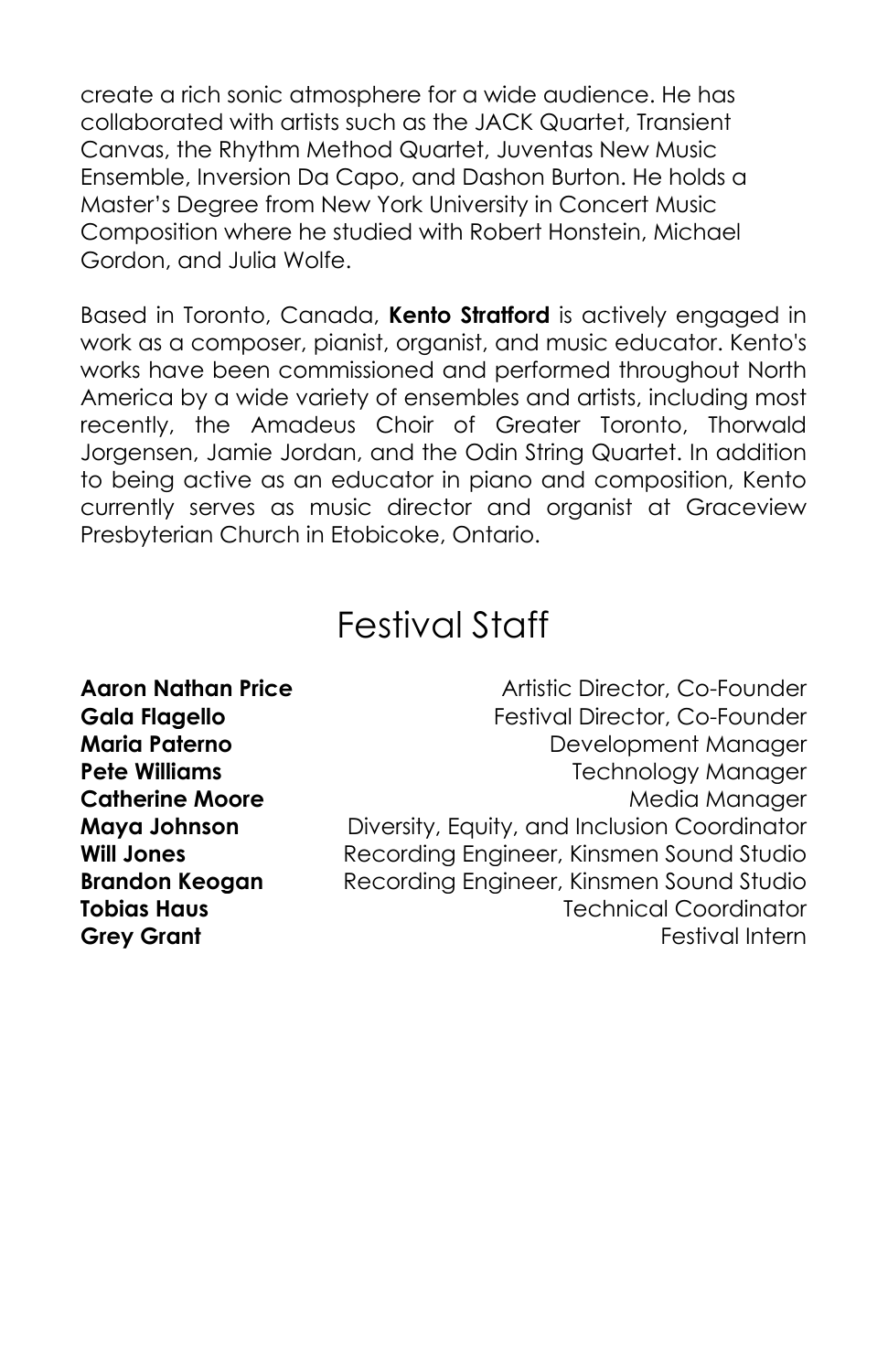

# Just a Theory Press

Just a Theory Press is proud to partner with Connecticut Summerfest to continue our support of composers everywhere!

To learn more about Just a Theory and our mission, or to check out some of the pieces below, visit www.justatheorypress.com.

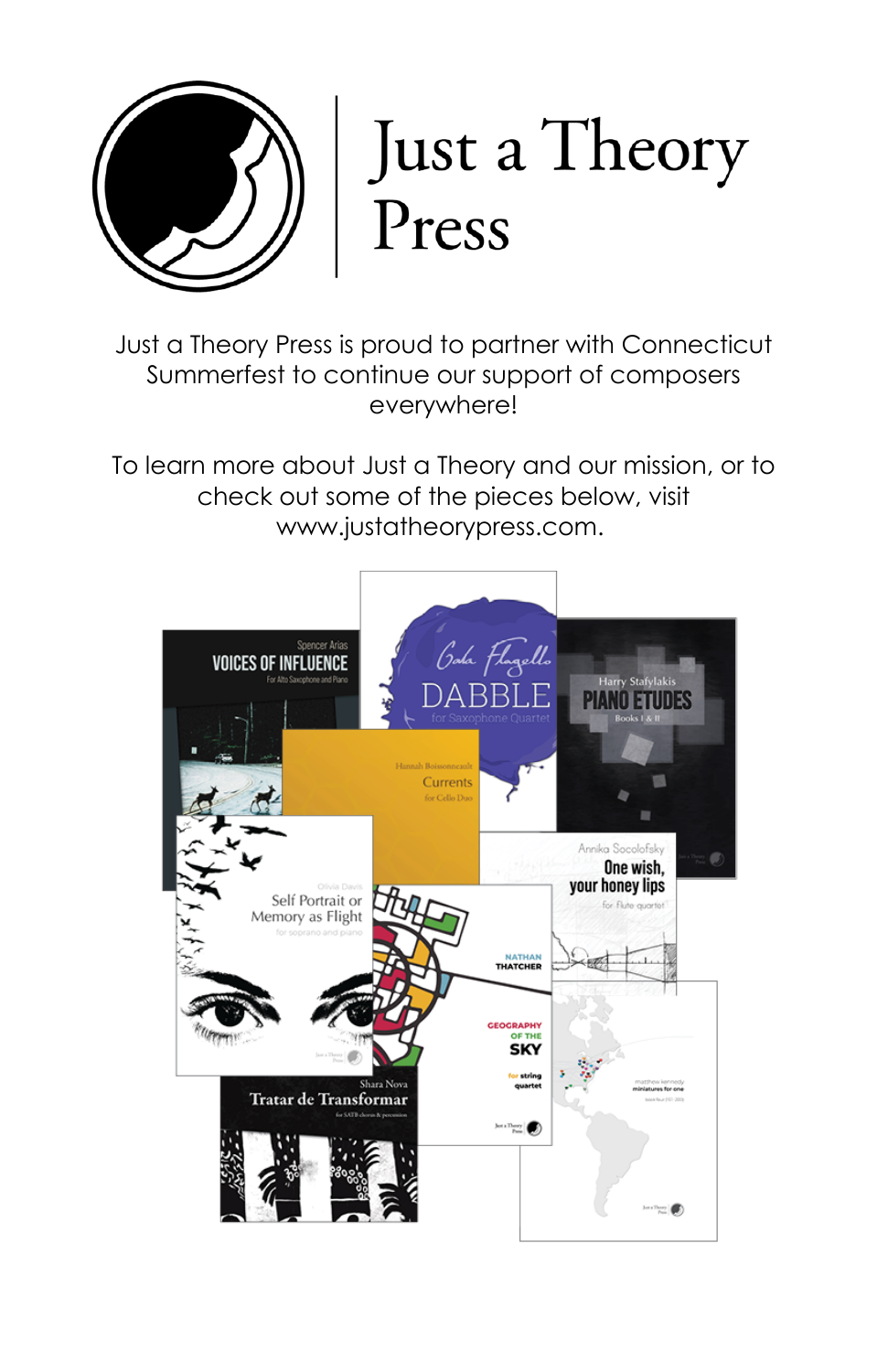Our 2022 Season has been made possible in part by grant support from the following organizations:

# The Aaron Copland Fund for Music

Ensworth Charitable Foundation, Bank of America, N.A., Trustee

# **Connection Contribution** Community Development

# EXCEL LAB & CAREER CENTER

Connecticut Summerfest 2022 is supported in part by the Eileen Weiser FXCEL Fund.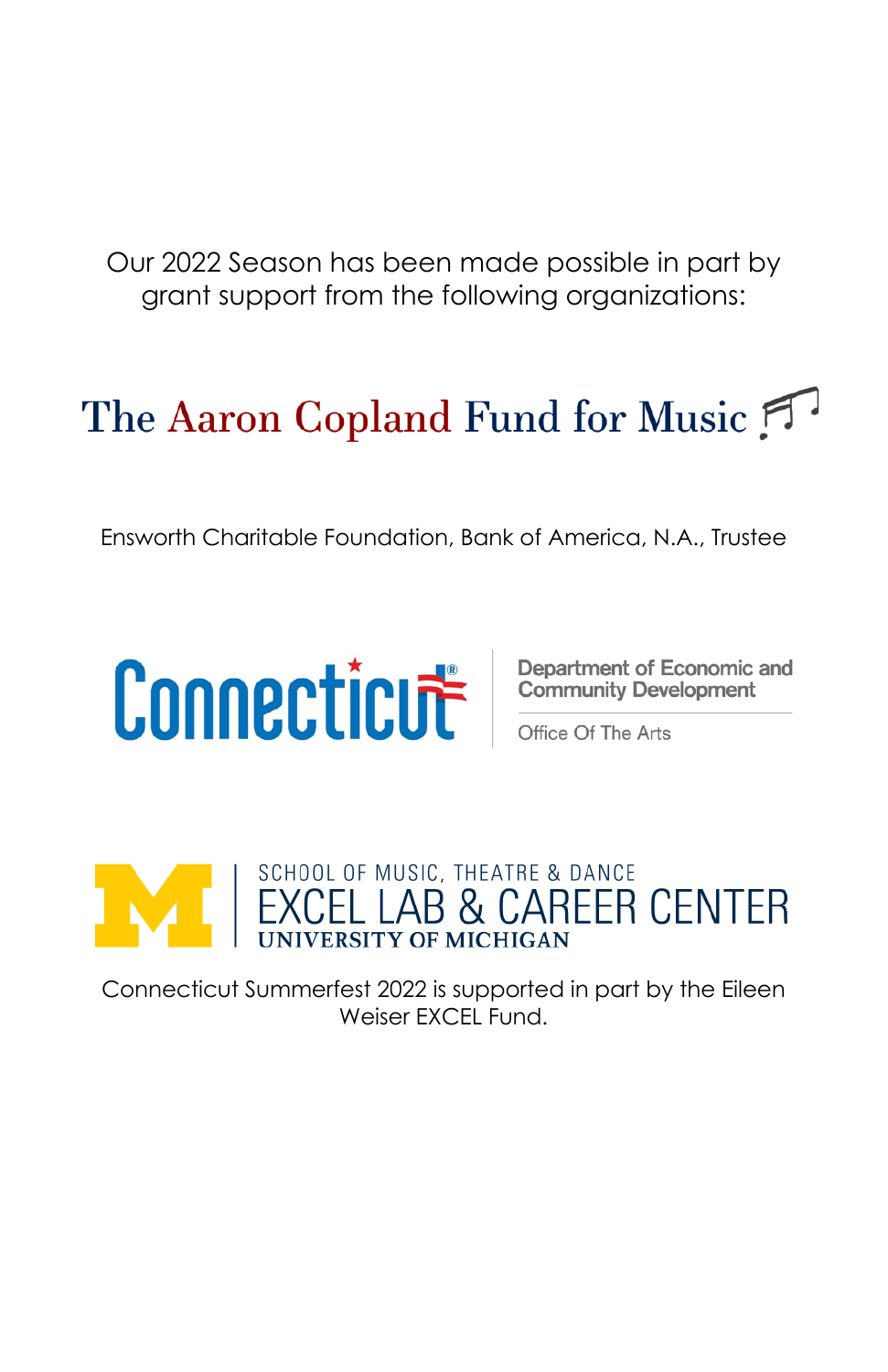# **UNIVERSITY OF HARTFORD**

#### THE HARTT SCHOOL

We would like to extend our thanks to the University of Hartford Hartt School for their support during our festival.



#### Want to advertise in our 2023 Concert Program Booklet?

Send an email to aaron@ctsummerfest.org

www.ctsummerfest.org